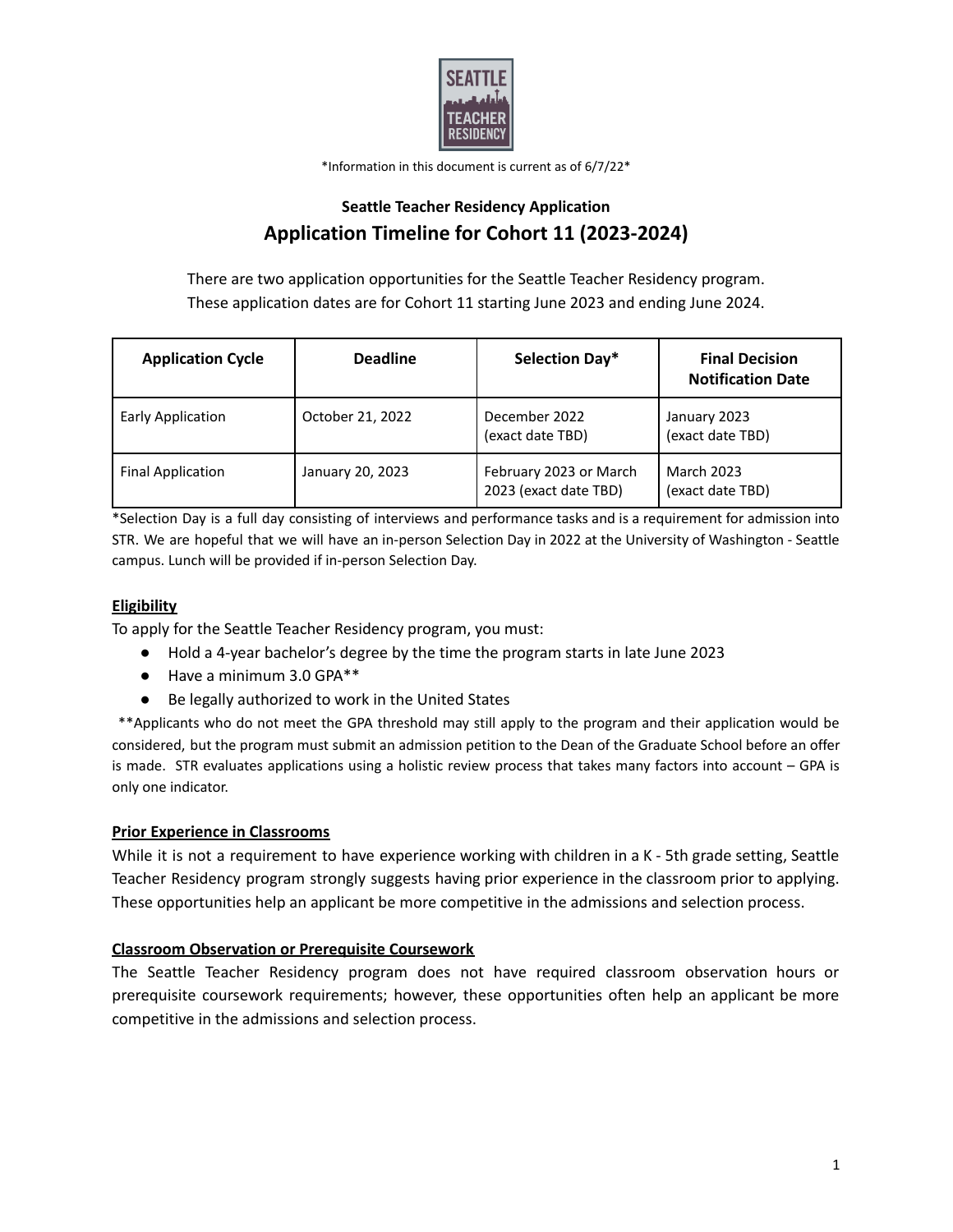

| <b>Application Checklist</b>                                                                | <b>Details</b>                                                                                                                                                                                                                                                                                                                                                                                                                                                                                                                       |  |  |
|---------------------------------------------------------------------------------------------|--------------------------------------------------------------------------------------------------------------------------------------------------------------------------------------------------------------------------------------------------------------------------------------------------------------------------------------------------------------------------------------------------------------------------------------------------------------------------------------------------------------------------------------|--|--|
| <b>Complete Online Application</b><br>to University of Washington<br><b>Graduate School</b> | Navigate to https://grad.uw.edu/admissions/apply-now/<br>$\bullet$<br>Select Graduate $\rightarrow$ Education - Seattle (MIT - Teacher Education - Elementary Seattle<br>Teacher Residency) $\rightarrow$ Sample of Application here<br>The Grad School non-refundable application fee is \$85. If needed, you may apply for a<br>$\bullet$<br>financial need fee waiver https://grad.uw.edu/admission/application-fee-waivers/                                                                                                      |  |  |
| <b>Bachelor's Degree</b>                                                                    | Your 4-year bachelor's degree (or equivalent) must be conferred by the time the program begins<br>in late June 2023.                                                                                                                                                                                                                                                                                                                                                                                                                 |  |  |
| <b>Reported Basic Skills Scores</b><br>(WEST-B or equivalent)                               | All Washington teacher candidates are required to take a basic skills assessment in reading,<br>writing, and math. WEST-B is the "official" test for Washington state. ACT, SAT, PRAXIS I, and<br>some other tests may also serve as a substitute for this exam. Upload official or unofficial<br>score reports directly to the online UW Graduate application portal. Vouchers are available.                                                                                                                                       |  |  |
| <b>Professional Resume</b>                                                                  | Your professional resume should include work, education, awards, organizations or any<br>volunteer experience - especially with children or serving and supporting marginalized<br>communities. You can use https://www.visualcv.com/ as a guiding template or examples below.<br>YOU MAY USE TEMPLATES BELOW OR USE EXAMPLES TO GUIDE YOU.<br><b>SAVE AS PDF FILE: FirstNameLastName_Resume</b><br><b>Template for Resume</b><br>$\bullet$<br><b>Resume Examples</b><br>$\bullet$<br><b>SAVE AS EXAMPLE: CrystalVisperas_Resume</b> |  |  |
| <b>Statements of Purpose</b>                                                                | Your statements of purpose include responding to 3 different section prompts. Your responses<br>should be professionally written using essay/paragraph format.<br>PLEASE USE TEMPLATES BELOW. SAVE AS PDF FILE:<br><b>FirstNameLastName_Section1</b><br>$\bullet$<br><b>FirstNameLastName_Section2</b><br><b>FirstNameLastName Section3</b><br><b>SAVE AS EXAMPLE: CrystalVisperas_Section1</b>                                                                                                                                      |  |  |
| <b>3 Reference Forms</b>                                                                    | You should select 3 different references who can speak to your professional career and personal<br>values. Submit all PDF reference forms to crystal@alliance4ed.org by your application deadline.<br>PLEASE USE TEMPLATES BELOW. SAVE AS PDF FILE:<br>FirstNameLastName Reference1LastNameofRecommender<br>FirstNameLastName Reference2LastNameofRecommender<br>FirstNameLastName_Reference3LastNameofRecommender<br><b>SAVE AS EXAMPLE: CrystalVisperas_Reference1Canty</b>                                                        |  |  |
| Unofficial transcripts from all<br>schools attended                                         | Unofficial transcripts should be uploaded in UW's Graduate School online application portal. If<br>admitted to the STR program, official transcripts will be required, but this will come at a later<br>date.                                                                                                                                                                                                                                                                                                                        |  |  |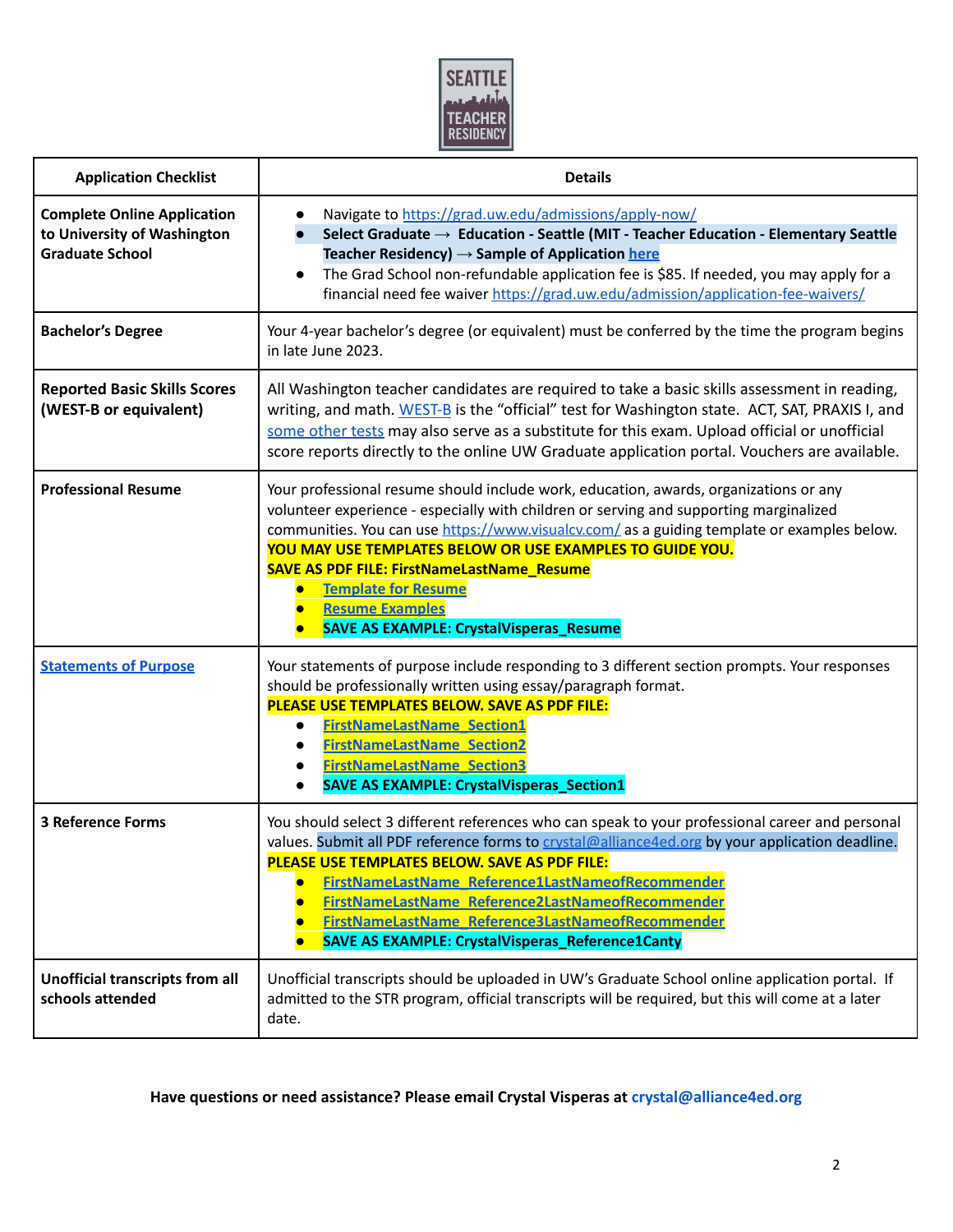

### **Options for Mathematic Prerequisite Courses**

For those who might want to take a mathematics course before applying to the STR program, there are several course offerings. These courses are not required but might help depending on your comfortability with math. Classes may vary each year. Please email Michael Nielsen [mnielsen@uw.edu](mailto:mnielsen@uw.edu) with other course listings you may find for approval before registering.

- University of Washington Seattle EDUC 170 Mathematics for Elementary School Teachers
- University of Washington Bothell B EDUC 170
- Bellevue College Prerequisite: Placement by assessment, or MATH 099 with a C or better. MATH 131 Math for Elementary Education
- Cascadia College Prerequisite(s): Completion of MATH 085 with a grade of 2.0 or higher or placement into MATH 107; and completion of ENGL 90 with a grade of 2.0 or higher or placement by testing into ENGL 096 (formerly ENGL 100) MATH 131 Math for Elementary **Education**
- Green River Community College Prerequisite: MATH 097 with a grade of 2.5 or higher; or appropriate placement test score; or high school transcript evaluation; or instructor's permission. MATH 171 Math for Elementary Education
- Highline Community College Prerequisite: MMT Algebra Core 77 or Math 91 with a 2.0 Note: Prerequisite: COMPASS algebra 71 or MATH 091 with 2.0 min. MATH 180 Number Theory for Teacher
- Pierce College Prerequisite: MATH 096 or MATH 098 or equivalent with a grade of at least 2.0 or satisfactory placement test score and eligible for ENGL& 101 and READ 101 MATH 131 Math for Elementary Education 1
- South Puget Sound Community College Prerequisite: MATH 099 with a "C" or better or appropriate math placement test score AND eligible for ENGL& 101 MATH 131 Math for Elementary Education
- South Seattle College Prerequisite: MATH 098 with a 2.0 or higher MATH 131 Math for Elementary Education (online option available)
- Tacoma Community College MATH 95 with a minimum grade of C or equivalent and ENGL/ 95 with a minimum grade of C or equivalent MATH 131 Math for Elementary Education
- Yakima Valley Community College Prerequisite: MATH 093, MATH 094, or MATH 095 with a grade of C or better. MATH 131 – Math for Elementary Education 1